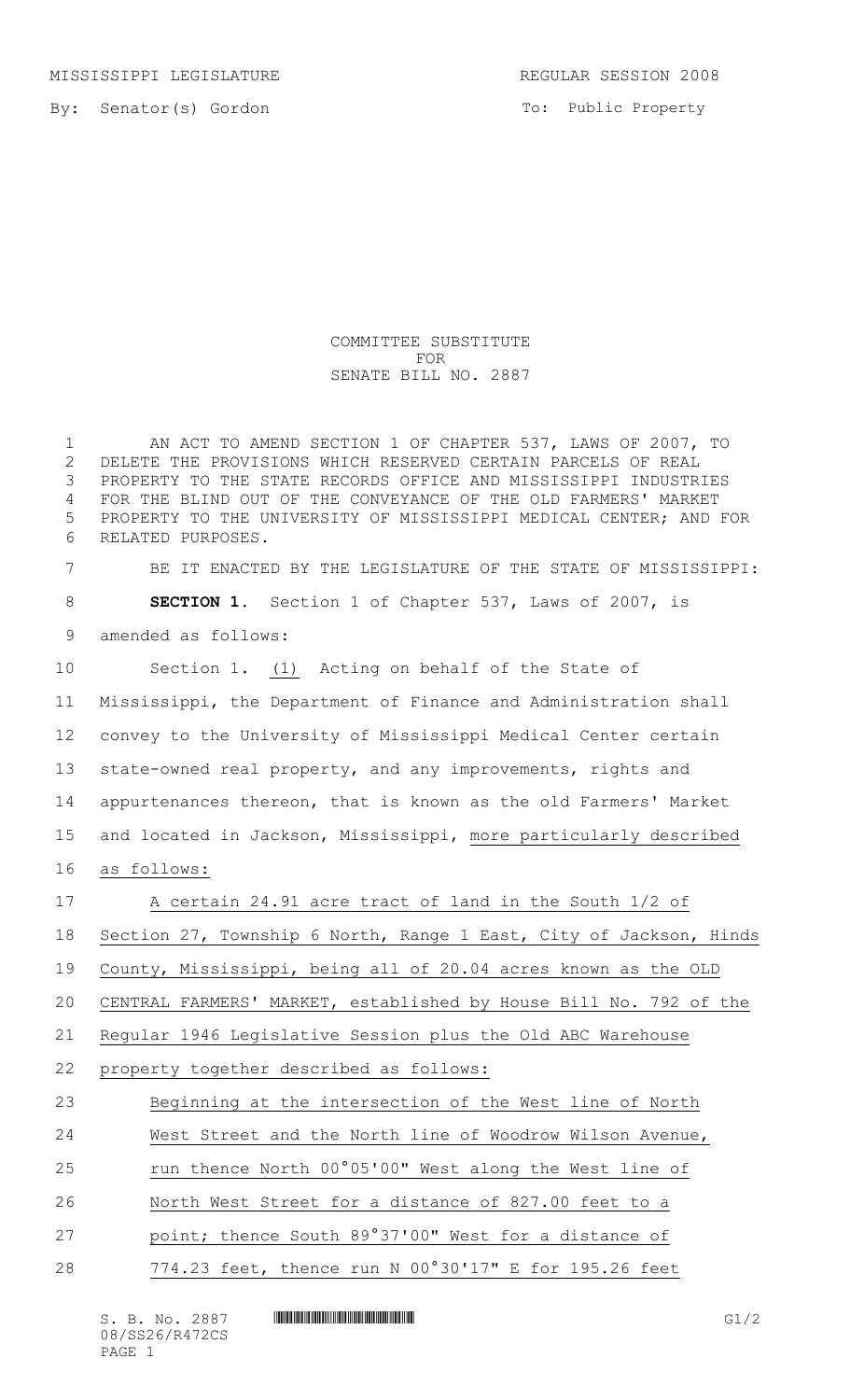(Recorded N 198.0 ft. N 00°05' W) Thence run S 89°37' W for 360.0 feet to a point on the East line of North Mill Street; thence South 12°09' West for a distance of 200 feet along said East line of North Mill Street; thence continue S 12°04'17" along said East line of North Mill Street for 797.26 feet to the intersection of the East line of North Mill Street and the North line of Woodrow Wilson Avenue; thence North 89°33'08" East for a 37 distance of 654.45 feet to a point; thence South 00°26'52" East for a distance of 25.00 feet to a point; thence North 89°33'08" East for a distance of 80.00 feet to a point; thence South 00°26'52" East for a distance of 25.00 feet to a point; thence North 89°33'08" East for a distance of 607.71 feet to the point of beginning said parcel containing 24.91 acres more or less and located in the S 1/2 of Section 27, T 6 N, R 1 E, City of Jackson, Hinds County, Mississippi. (2) The conveyance provided in subsection (1) shall be subject to the following conditions **\* \* \***, which shall be specified with particularity in the conveyance document: (a) The property shall be used by the University of Mississippi Medical Center exclusively as a research park, and if the property is not so used within five (5) years from the effective date of this act, then the title to the property and all improvements, rights and appurtenances thereon shall revert to and

be vested in the State of Mississippi.

**\* \* \***

 (b) After the conveyance of the property, the Department of Finance and Administration shall have jurisdiction over the enforcement of all laws of the State of Mississippi on the property and shall provide the security personnel and equipment necessary to maintain safety and order on the property.

08/SS26/R472CS PAGE 2

 $S. B. No. 2887$  . So  $R$  and  $R$  and  $R$  and  $R$  and  $R$  and  $R$